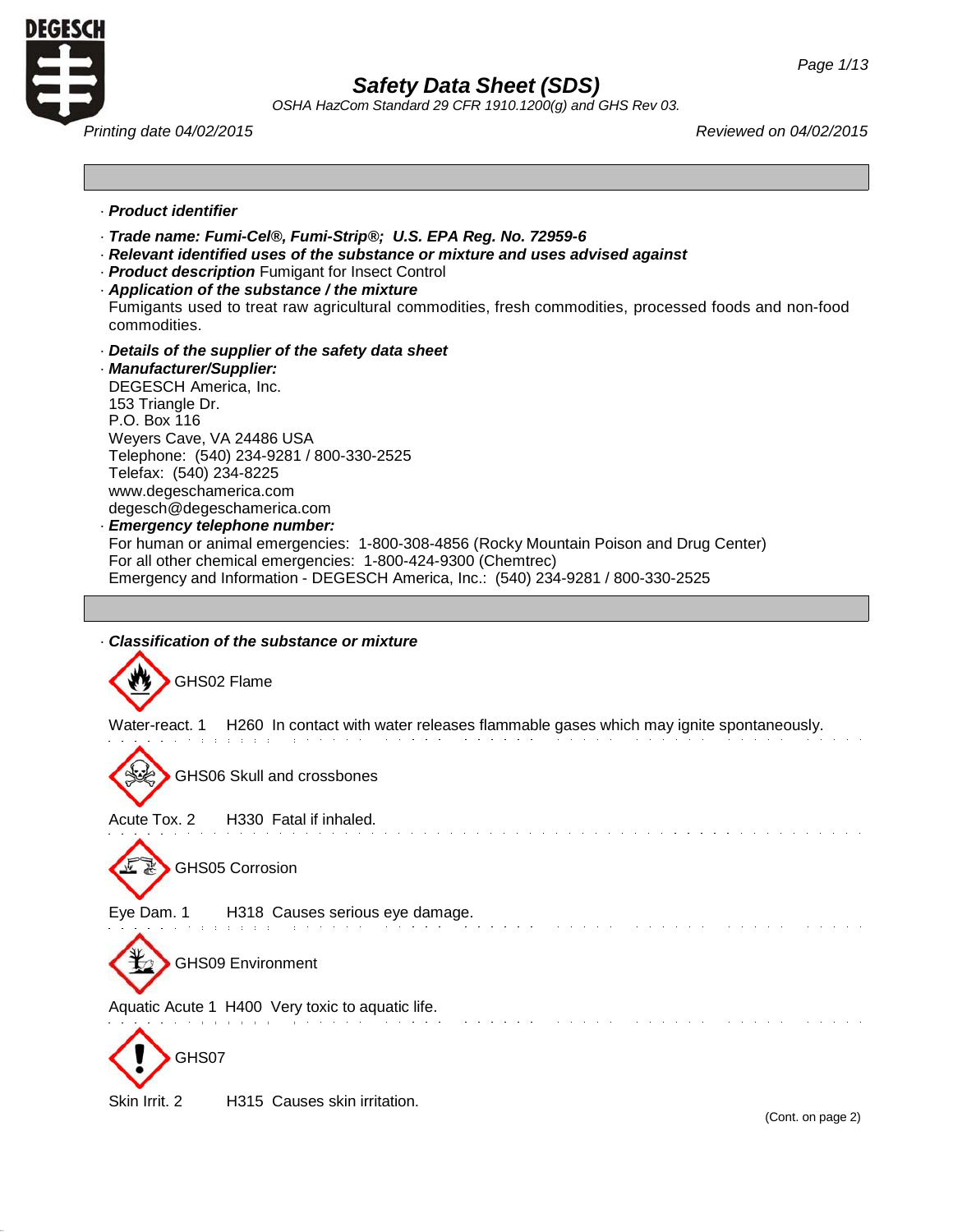*OSHA HazCom Standard 29 CFR 1910.1200(g) and GHS Rev 03.*

*Printing date 04/02/2015 Reviewed on 04/02/2015*

# *Trade name: Fumi-Cel®, Fumi-Strip®; U.S. EPA Reg. No. 72959-6*

- · *Label elements*
- · *GHS label elements*

The product is classified and labeled according to the Globally Harmonized System (GHS).

· *Hazard pictograms*



· *Signal word* Danger

## · *Hazard statements*

In contact with water releases flammable gases which may ignite spontaneously.

Fatal if inhaled.

Causes skin irritation.

Causes serious eye damage.

Very toxic to aquatic life.

## · *Precautionary statements*

Keep away from any possible contact with water, because of violent reaction and possible flash fire. Do not breathe dust/fume/gas/mist/vapors/spray.

Wear respiratory protection.

Wear protective gloves/protective clothing/eye protection/face protection.

Avoid release to the environment.

Wash thoroughly after handling.

Do not eat, drink or smoke when using this product.

If swallowed: Immediately call a poison center/doctor.

If in eyes: Rinse cautiously with water for several minutes. Remove contact lenses. Continue rinsing. Specific treatment is urgent (see supplementary first aid instructions on this Safety Data Sheet).

Take off contaminated clothing and wash before reuse.

IF INHALED: Remove victim to fresh air and keep at rest in a position comfortable for breathing.

If skin irritation occurs: Get medical advice/attention.

In case of fire: Use for extinguishing: CO2, sand, extinguishing

powder. If on skin: Wash with plenty of water.

Collect spillage.

Store locked up.

Store in a well-ventilated place. Keep container tightly closed.

Store in a dry place. Store in a closed container.

Dispose of contents/container in accordance with local/regional/national/international regulations.

# · *Unknown acute toxicity:*

26 percent of the mixture consists of ingredient(s) of unknown toxicity.

· *Classification system:*

· *NFPA ratings (scale 0 - 4)*



The substance demonstrates unusual reactivity with water.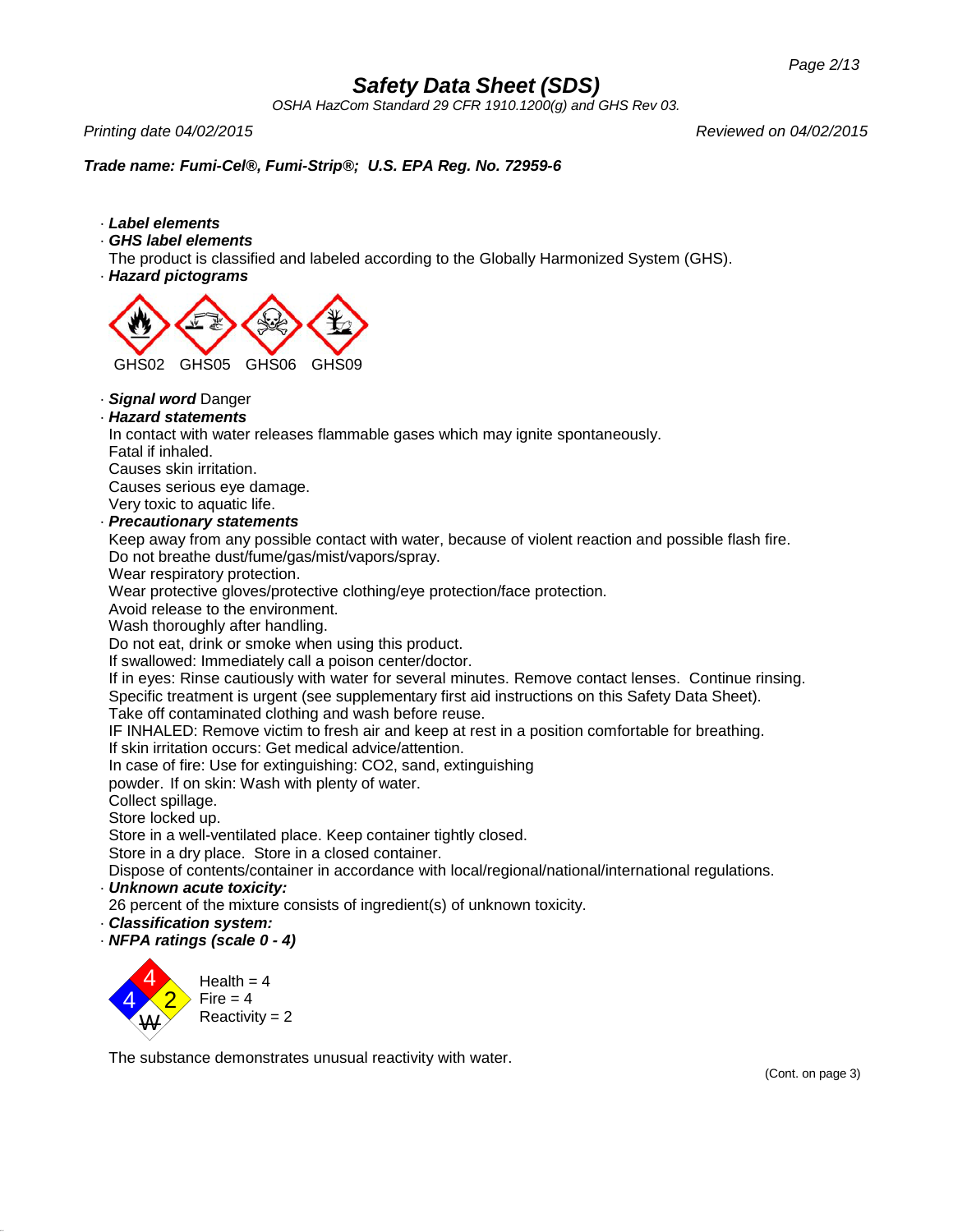*OSHA HazCom Standard 29 CFR 1910.1200(g) and GHS Rev 03.*

*Printing date 04/02/2015 Reviewed on 04/02/2015*

*Trade name: Fumi-Cel®, Fumi-Strip®; U.S. EPA Reg. No. 72959-6*

# · *HMIS-ratings (scale 0 - 4)*

**HEALTH** \*4 Health  $= 4$ FIRE 4 Fire  $= 4$  $Reactivity = 2$ REACTIVITY<sup>2</sup>

· *Other hazards* None known

## \* *3 Composition/information on ingredients*

### · *Chemical characterization: Mixtures*

· *Description:* Mixture of substances listed below with nonhazardous additions.

| · Dangerous Components:                                         |           |
|-----------------------------------------------------------------|-----------|
| 12057-74-8 Magnesium Phosphide                                  | 56%       |
| Water-react. 1, H260; Acute Tox. 2, H300; Aquatic Acute 1, H400 |           |
| Proprietary                                                     | $2 - 12%$ |
| <b>Eye Irrit. 2A, H319; STOT SE 3, H335</b>                     |           |
| Proprietary                                                     | $< 2.5\%$ |
| Skin Irrit. 2, H315; Eye Irrit. 2A, H319; STOT SE 3, H335       |           |
| Additional information,                                         |           |

### · *Additional information:*

Magtoxin Fumi-Cel & Fumi-Strip react with water to produce phosphine (hydrogen phosphide, PH3, CAS No. 7803-51-2) as shown in Equation 1.

1) Mg3P2 + 6H2O ---> 3Mg(OH)2 + 2PH3

\* *4 First-aid measures*

## · *Description of first aid measures*

### · *General information:*

Symptoms of overexposure are headache, dizziness, nausea, difficult breathing, vomiting, and diarrhea. In ALL cases of overexposure, get medical attention immediately. Take victim to a doctor or emergency treatment facility.

Have product container label or applicator's manual with you when calling a poison control center, doctor, or when going for treatment.

#### · *After inhalation:*

Get exposed person to fresh aid. If person is not breathing, call 911 or an ambulance, then give artificial respiration, preferably by mouth to mouth, if possible. Contact a poison control center or doctor for treatment advice.

## · *After skin contact:*

Take off contaminated clothing immediately. Rinse skin immediately with plenty of water for 15-20 minutes. Call a poison control center or doctor for treatment advice.

## · *After eye contact:*

Hold eye open and rinse slowly and gently with water for 15-20 minutes. Remove contact lenses, if present, after the first 5 minutes, then continue rinsing eyes. Call a poison control center or doctor for treatment advice.

## · *After swallowing:*

Call a poison control center or doctor immediately for treatment advice. Have person sip a glass of water if able to swallow. Do not give anything by mouth to an unconscious person. Do not induce vomiting unless told to by a poison control center or doctor.

## · *Information for doctor:*

## · *Most important symptoms and effects, both acute and delayed*

Magnesium phosphide fumigant products react with moisture from the air, acids and many other liquids to release phosphine gas (hydrogen phosphide, PH3). Mild exposure by inhalation causes malaise (indefinite feeling of sickness), headache, ringing in the ears, fatigue, nausea and pressure in the chest which is relieved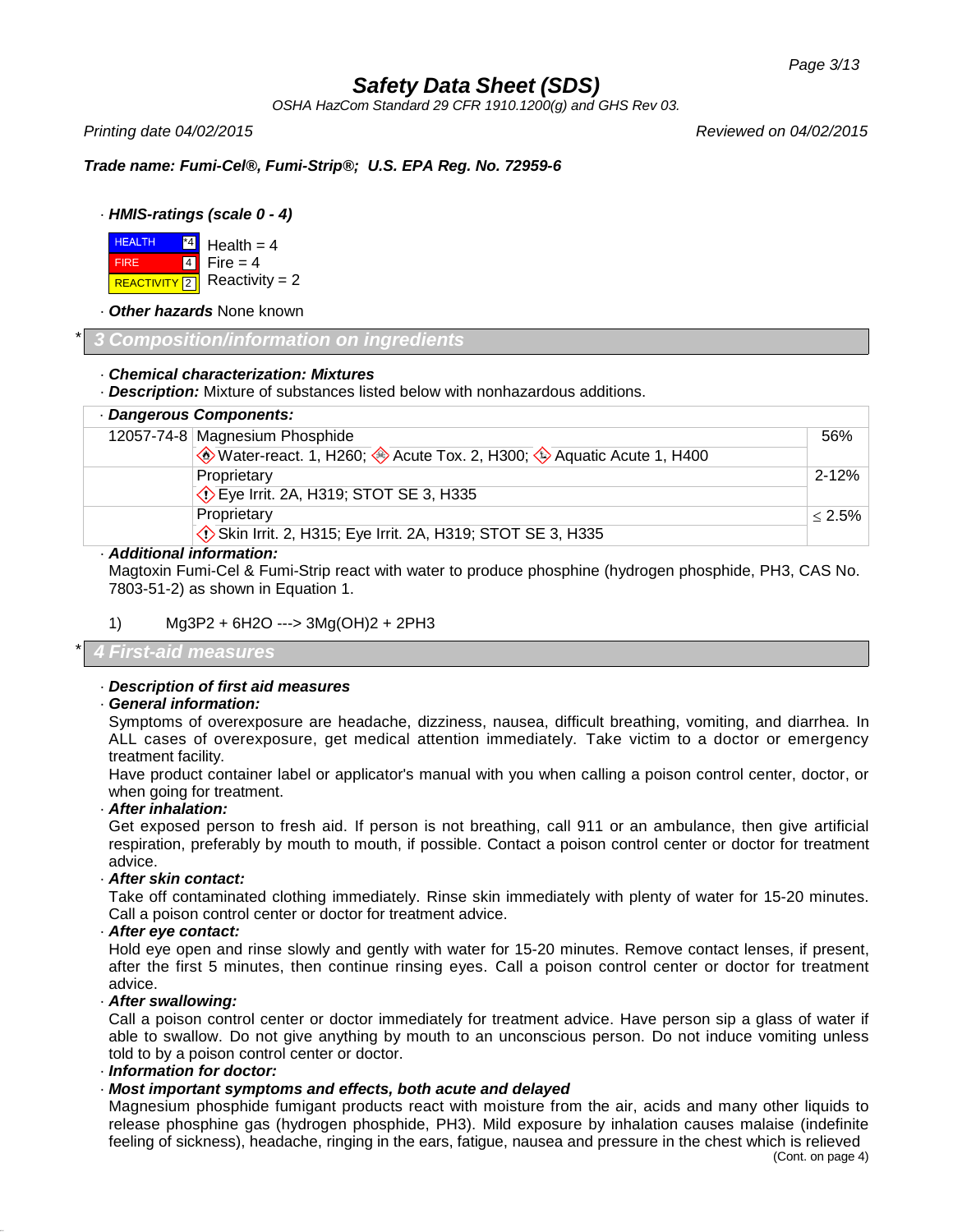*OSHA HazCom Standard 29 CFR 1910.1200(g) and GHS Rev 03.*

*Printing date 04/02/2015 Reviewed on 04/02/2015*

# *Trade name: Fumi-Cel®, Fumi-Strip®; U.S. EPA Reg. No. 72959-6*

by removal to fresh air. Moderate poisoning causes weakness, vomiting, pain just above the stomach, chest pain, diarrhea and dyspnea (difficulty breathing). Symptoms of severe poisoning may occur within a few hours to several days resulting in pulmonary edema and may lead to dizziness, cyanosis, unconsciousness, and death.

#### · *Indication of any immediate medical attention and special treatment needed* No further relevant information available.

### \* *5 Fire-fighting measures*

- · *Extinguishing media*
- · *Suitable extinguishing agents:* CO2, sand, extinguishing powder. Do not use water.
- · *For safety reasons unsuitable extinguishing agents:* Water
- · *Special hazards arising from the substance or mixture*

Phosphine (hydrogen phosphide, PH3)-air mixtures at concentrations above the LEL of 1.8% v/v (18,000 ppm) may ignite spontaneously. Ignition of high concentrations of phosphine gas (hydrogen phosphide, PH3) can product a very energetic reaction. Explosions can occur under these conditions and may cause severe personal injury. Never allow the buildup of phosphine gas (hydrogen phosphide, PH3) to exceed explosive concentrations. Open containers of metal phosphides in open air only and never in a flammable atmosphere. Do not confine spent or partially spent dust from metal phosphide fumigants as the slow release of phosphine gas (hydrogen phosphide, PH3) from these materials may result in the formation of an explosive atmosphere. Spontaneous ignition may occur if large quantities of magnesium phosphide are piled in contact with liquid water. This is particularly true if quantities of these materials are placed in an environment which can provide partial confinement of the hydrogen phosphide gas liberated by hydrolysis.

If incinerated, product will release the following toxic materials: Oxides of magnesium, phosphorous, nitrogen (NOx), carbon, aluminum and silicon, phosphine gas (hydrogen phosphide, PH3) and phosphoric acid.

#### · *Advice for firefighters*

Magnesium phosphide is not flammable by itself. However, it reacts readily with water to produce phosphine gas (hydrogen phosphide, PH3) which may ignite spontaneously in air at concentrations above its LEL of 1.8% v/v (18,000 ppm). The UEL of phosphine gas (hydrogen phosphide, PH3) is unknown. The paper covering and polyethylene matrix of the products are flammable.

### · *Protective equipment:*

#### Wear SCBA if there is danger of exposure.

As in any fire, wear self-contained breathing apparatus pressure-demand (NIOSH approved or equivalent), and full protective gear to prevent contact with skin and eyes.

Wear a NOISH/MSHA approved full-face gas mask – phosphine gas canister combination may be used at levels up to 15 ppm or following manufacturers' use conditions instructions for escape . Above 15 ppm or in situations where the phosphine gas concentration is unknown, a NIOSH/MSHA approved SCBA must be worn.

#### \* *6 Accidental release measures*

#### · *Personal precautions, protective equipment and emergency procedures*

Respiratory protection will most likely be required during cleanup of spilled magnesium phosphide fumigants. If the concentration of phosphine (hydrogen phosphide, PH3) is unknown, NIOSH/MSHA approved SCBA or its equivalent must be worn. Full-face gas mask canister combinations may only be worn at concentrations no higher than 15 ppm.

#### · *Environmental precautions:*

Inform respective authorities in case of seepage into water course or sewage system.

### · *Methods and material for containment and cleaning up:*

If possible, dispose of spilled material by use according to label instructions. Freshly spilled material which has not been contaminated by water or foreign matter may be placed into original or other gas-tight containers. Punctured pouches or containers may be temporarily repaired using aluminum tape. If the age of the spill is unknown or if the product has been contaminated with soil, debris, water, etc., gather up the spillage in small open buckets having a capacity no larger than about 1 gallon. Do not add more than about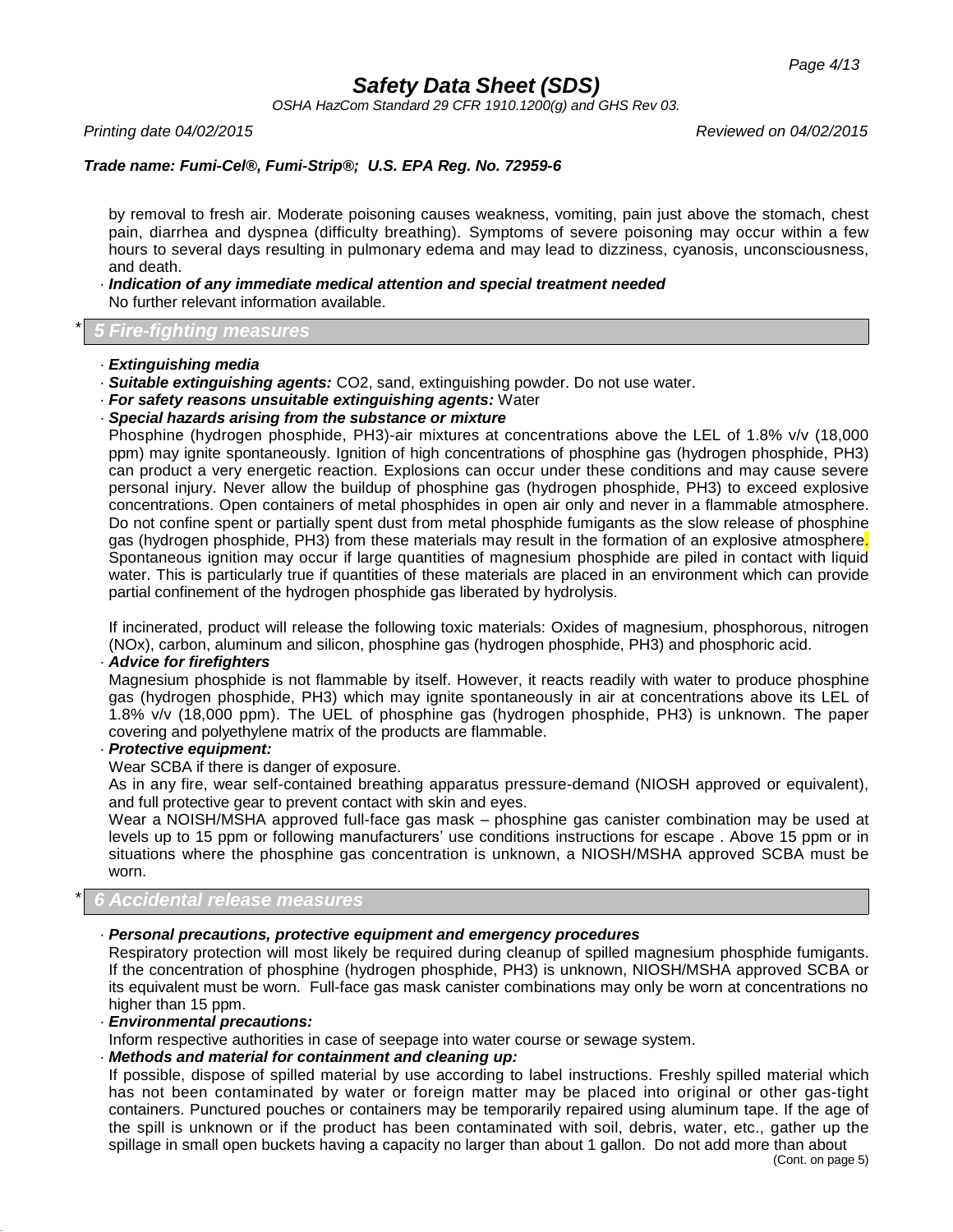*OSHA HazCom Standard 29 CFR 1910.1200(g) and GHS Rev 03.*

*Printing date 04/02/2015 Reviewed on 04/02/2015*

# *Trade name: Fumi-Cel®, Fumi-Strip®; U.S. EPA Reg. No. 72959-6*

0.5 kg (1 lb.) to a bucket. If on-site wet-deactivation is not feasible, transport the uncovered buckets in open vehicles to a suitable area.

Small amounts of spillage, from about 2 to 4 kg (4 to 9 lbs.) may be spread out over the ground in an open area to be deactivated by atmospheric moisture. Alternatively, spilled magnesium phosphide fumigants may be deactivated by the wet method as described in the following:

Wet Deactivation of Spilled Fumi-Cel and Fumi-Strip Products:

1. Spilled Fumi-Cel and Fumi-Strip may be deactivated with water. Do not use detergent for the deactivation of these products. Fill the container in which the deactivation is to be performed with water to within a few inches of the top.

2. The spilled material is added slowly to the water. Products may ignite during wet deactivation if they are allowed to float to the surface. Add weights or otherwise ensure that the materials stay submerged until deactivation is complete. At no time should the deactivation container be covered.

3. Due to the reactivity of magnesium phosphide, additions of spilled product to the water should be made slowly and carefully. This should be done in open air and respiratory protection will probably be required.

4. Allow the mixture to stand, with occasional stirring, for about six hours. Do not cover the container. The mixture will then be safe for disposal.

5. Dispose of the deactivated material, with or without preliminary decanting, at a sanitary landfill or other suitable site approved by local authorities. Where permissible, the deactivation water containing spent dust may be poured into a storm sewer or out onto the ground.

#### · *Reference to other sections*

See Section 7 for information on safe handling.

See Section 8 for information on personal protection equipment. See Section 13 for disposal information.

# *Aandling and storage*

#### · *Handling:*

- · *Precautions for safe handling* Store in a cool, dry place in tightly closed containers.
- · *Information about protection against explosions and fires:*

Keep ignition sources away - Do not smoke. Protect from heat.

Protect against electrostatic charges.

Keep protective respiratory device available.

- · *Conditions for safe storage, including any incompatibilities*
- Store away from water, acids, bases, strong oxidizing agents and strong reducing agents.
- · *Storage:*
- · *Requirements to be met by storerooms and receptacles:*

Store products in a locked, dry, well-ventilated area away from heat. Post as a pesticide storage area. Do not store in buildings inhabited by humans or domestic animals.

- · *Information about storage in one common storage facility:* Not required.
- · *Further information about storage conditions:*

Keep container tightly sealed.

Store in cool, dry conditions in well-sealed containers.

Protect from heat and direct sunlight.

· *Specific end use(s)* No further relevant information available.

\* *8 Exposure controls/personal protection*

· *Additional information about design of technical systems:* No further data; see section 7.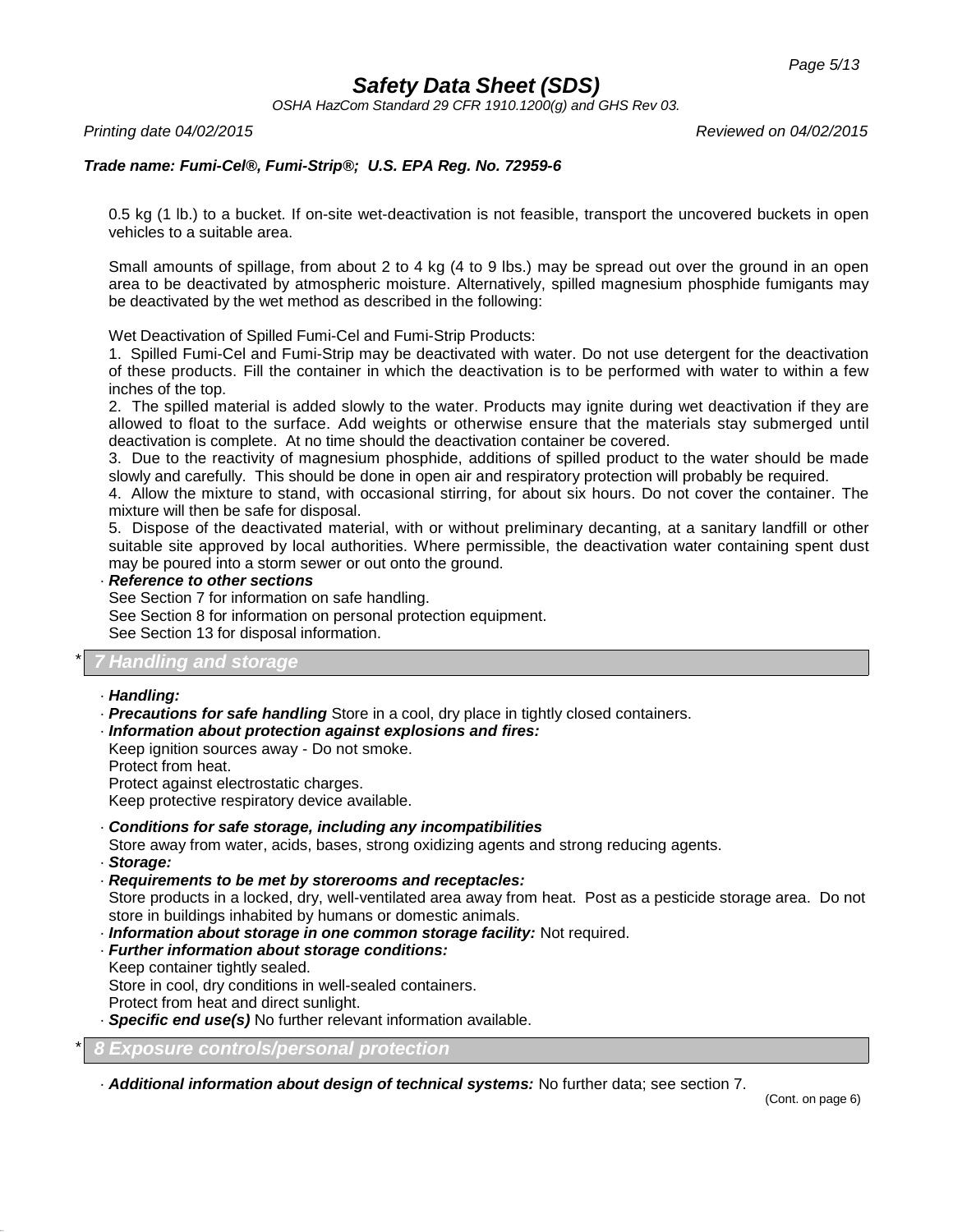*OSHA HazCom Standard 29 CFR 1910.1200(g) and GHS Rev 03.*

*Printing date 04/02/2015 Reviewed on 04/02/2015*

## *Trade name: Fumi-Cel®, Fumi-Strip®; U.S. EPA Reg. No. 72959-6*

### · *Control parameters*

All ventilation should be designed in accordance with OSHA standard (29 CFR 1910.94). Use local exhaust at filling zones and where leakage and dust formation is probable. Use mechanical (general) ventilation for storage areas. Use appropriate ventilation as required to keep Exposure Limits in Air below TLV & PEL limits.

| Components with occupational exposure limits:                                             |                                                                                                                                                                  |  |
|-------------------------------------------------------------------------------------------|------------------------------------------------------------------------------------------------------------------------------------------------------------------|--|
| Proprietary                                                                               |                                                                                                                                                                  |  |
|                                                                                           | PEL Long-term value: 15 <sup>*</sup> mg/m <sup>3</sup><br>fume; *total particulate                                                                               |  |
|                                                                                           | TLV Long-term value: 10* mg/m <sup>3</sup><br>*as inhalable fraction                                                                                             |  |
| 7803-51-2 phosphine                                                                       |                                                                                                                                                                  |  |
| <b>PEL</b>                                                                                | Long-term value: $0.4 \text{ mg/m}^3$ , $0.3 \text{ ppm}$                                                                                                        |  |
|                                                                                           | REL Short-term value: 1 mg/m <sup>3</sup> , 1 ppm<br>Long-term value: $0.4 \text{ mg/m}^3$ , $0.3 \text{ ppm}$                                                   |  |
|                                                                                           | TLV Short-term value: $(1.4)$ mg/m <sup>3</sup> , $(1)$ ppm<br>Long-term value: (0.42) mg/m <sup>3</sup> , (0.3) NIC-0.1 ppm<br>Ceiling limit value: NIC-0.5 ppm |  |
| Additional information: The lists that were valid during the creation were used as basis. |                                                                                                                                                                  |  |

### · *Exposure controls*

### · *Personal protective equipment:*

- · *General protective and hygienic measures:*
- Keep away from foodstuffs, beverages and feed.

Immediately remove all soiled and contaminated clothing and wash before reuse.

Wash hands before breaks and at the end of work.

#### · *Breathing equipment:*

Respiratory protection will most likely be required while using magnesium phosphide fumigants. If the concentration of phosphine (hydrogen phosphide, PH3) is unknown, NIOSH/MSHA approved SCBA or its equivalent must be worn. Full-face gas mask canister combinations may only be worn at concentrations no higher than 15 ppm.

## · *Protection of hands:*



Protective gloves

Wear dry gloves of cotton or other material if contact with tablets, pellets , or dust is likely. Gloves should remain dry after use. Aerate gloves and other clothing that may be contaminated in a well-ventilated area prior to laundering.

- · *Material of gloves* Dry gloves of cotton or other material.
- · *Penetration time of glove material*

The exact break-through time has to be determined and observed by the manufacturer of the protective gloves.

· *Eye protection:* Not required.

\* *9 Physical and chemical properties*

- · *Information on basic physical and chemical properties*
- · *General Information*
- · *Appearance:*

*Form:* Solid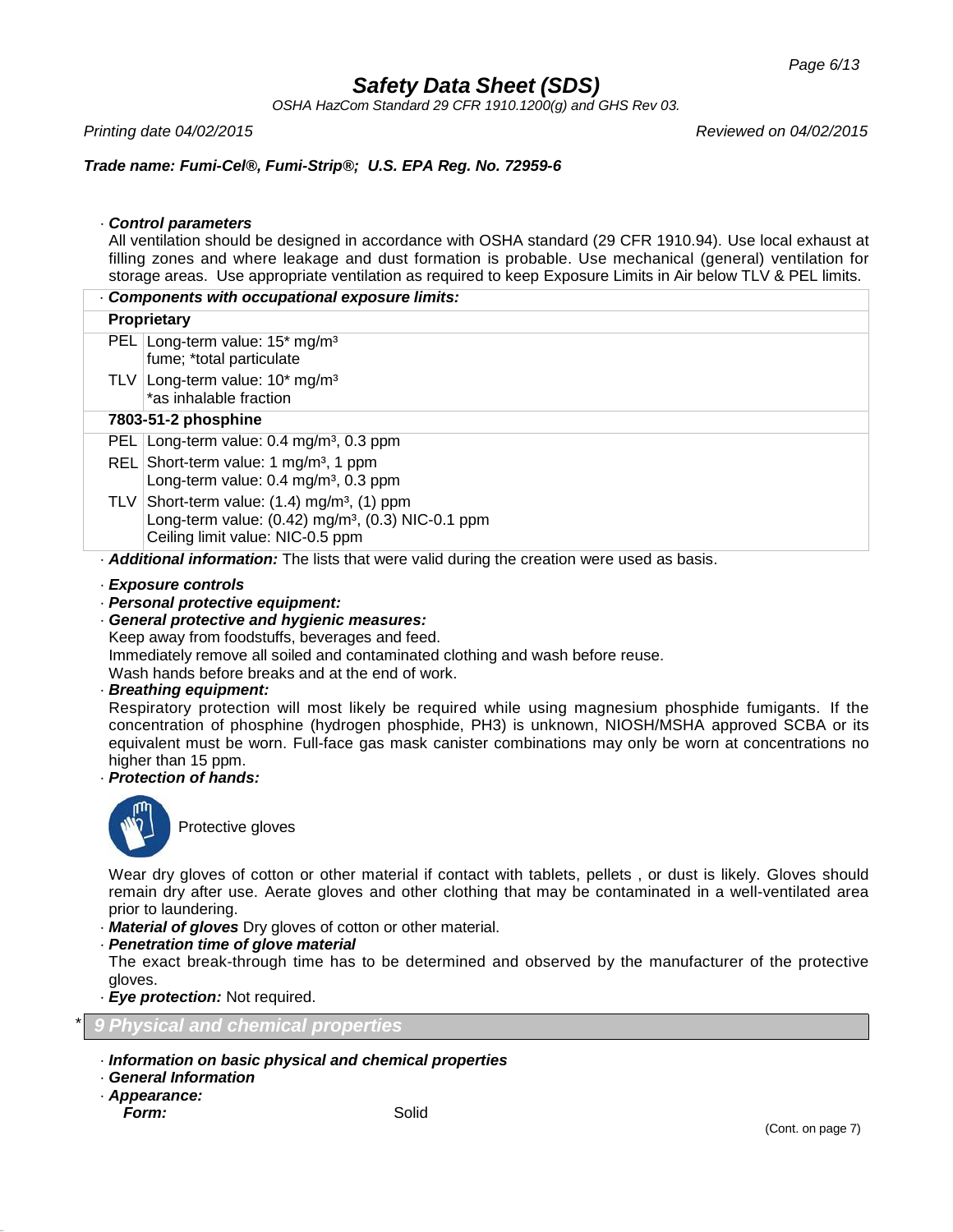*OSHA HazCom Standard 29 CFR 1910.1200(g) and GHS Rev 03.*

*Printing date 04/02/2015 Reviewed on 04/02/2015*

# *Trade name: Fumi-Cel®, Fumi-Strip®; U.S. EPA Reg. No. 72959-6*

| Color:<br>· Odor:<br>Odor threshold:                                                              | Dark charcoal gray<br>Garlic, carbide or decaying fish<br>Not determined.                                                              |
|---------------------------------------------------------------------------------------------------|----------------------------------------------------------------------------------------------------------------------------------------|
| · pH-value:                                                                                       | Not applicable.                                                                                                                        |
| Change in condition<br><b>Melting point/Melting range:</b><br><b>Boiling point/Boiling range:</b> | Mg3P2 = > 1000 °C (= > 1832 °F) (PH3 = -133.5 °C)<br>Mg3P2 = > 1000 °C (= > 1832 °F) (PH3 = -87.7 °C)                                  |
| · Flash point:                                                                                    | Not determined                                                                                                                         |
| · Flammability (solid, gaseous):                                                                  | Contact with water or acids liberates flammable gases.                                                                                 |
| · Ignition temperature:                                                                           | Not determined                                                                                                                         |
| - Decomposition temperature:                                                                      | Decomposes at ambient conditions when moisture is present.                                                                             |
| · Auto igniting:                                                                                  | Spontaneously flammable in air.                                                                                                        |
| Danger of explosion:                                                                              | Not determined.                                                                                                                        |
| · Explosion limits:<br>Lower:<br><b>Upper:</b>                                                    | 1.8 Vol % (for PH3)<br>Not established Vol % (for PH3)                                                                                 |
| · Vapor pressure:                                                                                 | $Mg3P2 = 0$ mm Hg<br>PH3 = 40 mm Hg $@ -129.4 °C$                                                                                      |
| $\cdot$ Density @ 20 °C (68 °F):<br>· Relative density<br>· Vapor density<br>- Evaporation rate   | Mg3P2 = 2.06 g/cm <sup>3</sup> (= 17. lb/gal) (PH3 = 1.17 g/cm <sup>3</sup> )<br>Not determined.<br>Not applicable.<br>Not applicable. |
| · Solubility in / Miscibility with<br>Water:                                                      | $Mg3P2 = Insoluble, reacts$<br>PH3 = 26 cc in 100 ml at 17 °C                                                                          |
| - Partition coefficient (n-octanol/water): Not determined.                                        |                                                                                                                                        |
| · Viscosity:<br>Dynamic:<br><b>Kinematic:</b>                                                     | Not applicable.<br>Not applicable.                                                                                                     |
| · Solvent content:<br><b>Organic solvents:</b>                                                    | 0.0 %                                                                                                                                  |
| <b>Solids content:</b><br><b>Other information</b>                                                | 100%<br>No further relevant information available.                                                                                     |
| <b><i><u>B. B. B. B.</u></i></b>                                                                  |                                                                                                                                        |

# \**10 Stability and reactivity*

· *Reactivity* No further relevant information available.

· *Chemical stability*

Products are stable to most chemical reactions, except for hydrolysis. Products will react with moist air, liquid water, acids and some other liquids to produce toxic and flammable phosphine (hydrogen phosphide, PH3) gas.

· *Thermal decomposition / conditions to be avoided:* No decomposition if used according to specifications.

· *Possibility of hazardous reactions*

Contact with water releases flammable gases.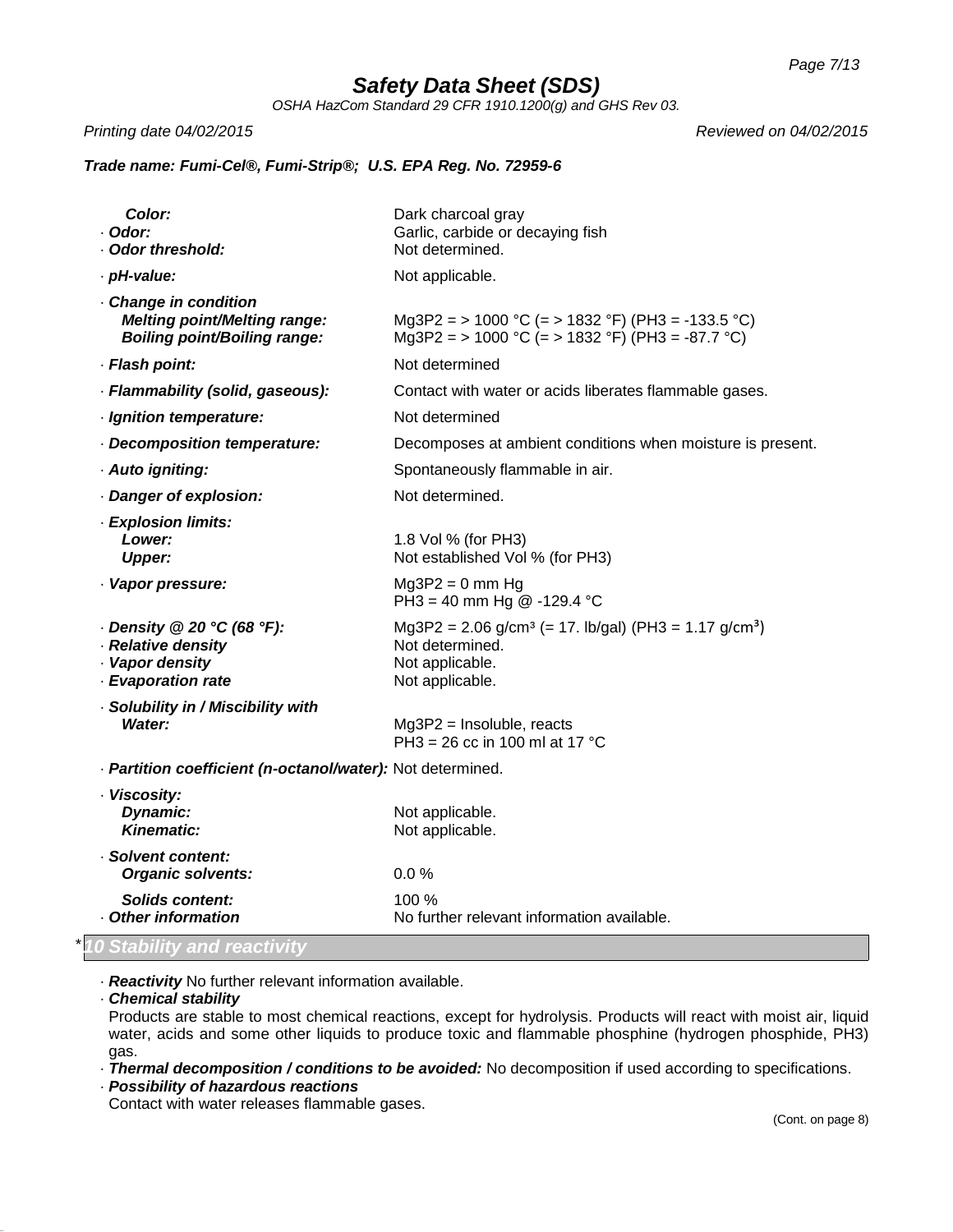*OSHA HazCom Standard 29 CFR 1910.1200(g) and GHS Rev 03.*

*Printing date 04/02/2015 Reviewed on 04/02/2015*

## *Trade name: Fumi-Cel®, Fumi-Strip®; U.S. EPA Reg. No. 72959-6*

Contact with water releases toxic gases.

- · *Conditions to avoid:* Avoid prolonged exposure to air.
- · *Incompatible materials:* Water, acids, bases, strong oxidizing agents and strong reducing agents.
- · *Hazardous decomposition products:*

Oxides of magnesium, phosphorous, nitrogen (NOx), carbon, aluminum, silicon, phosphine gas (hydrogen phosphide, PH3) and phosphoric acid.

· *Additional information:*

Phosphine (hydrogen phosphide, PH3) gas may react with certain metals and cause corrosion, especially at higher temperatures and relative humidity. Metals such as copper, brass and other copper alloys, and precious metals such as gold and silver are susceptible to corrosion by phosphine. Small electric motors, smoke detectors, brass sprinkler heads, batteries and battery chargers, fork lifts, temperature monitoring systems, switching gears, communication devices, computers, calculators and other electrical equipment may be damaged by this gas. Phosphine (hydrogen phosphide, PH3) will also react with certain metallic salts and, therefore, sensitive items such as photographic film, some inorganic pigments, etc., should not be exposed.

# \**11 Toxicological information*

## · *Information on toxicological effects*

· *Acute toxicity:*

| 1.9419107191177                                                                                                                                                                                                                                                                           |  |  |  |  |
|-------------------------------------------------------------------------------------------------------------------------------------------------------------------------------------------------------------------------------------------------------------------------------------------|--|--|--|--|
| . LD/LC50 values that are relevant for classification:                                                                                                                                                                                                                                    |  |  |  |  |
| 7803-51-2 phosphine                                                                                                                                                                                                                                                                       |  |  |  |  |
| Inhalative $LC50/1 h$ 180 ppm (rat)                                                                                                                                                                                                                                                       |  |  |  |  |
| 12057-74-8 Magnesium Phosphide                                                                                                                                                                                                                                                            |  |  |  |  |
| LD50<br>> 5000 mg/kg (rat)<br>Oral                                                                                                                                                                                                                                                        |  |  |  |  |
| · Primary irritant effect:<br>. on the skin: May be irritating.<br>. on the eye: Direct contact may cause eye irritation.<br>· Additional toxicological information:<br>The product shows the following dangers according to internally approved calculation methods for<br>preparations: |  |  |  |  |

Very toxic

- · *Carcinogenic categories*
- · *IARC (International Agency for Research on Cancer)* None of the ingredients are listed.

Group 1 - Carcinogenic to humans Group 2A - Probably carcinogenic to humans Group 2B - Possibly carcinogenic to humans Group 3 - Not classifiable as to its carcinogenicity to humans Group 4 - Probably not carcinogenic to humans

· *NTP (National Toxicology Program)*

None of the ingredients are listed.

- · *OSHA-Ca (Occupational Safety & Health Administration)*
- None of the ingredients are listed.

\**12 Ecological information*

· *Toxicity* The hazards for the aquatic environment are unknown.

#### · *Aquatic toxicity:*

Avoid release into the environment. Runoff from fire control n water may cause pollution.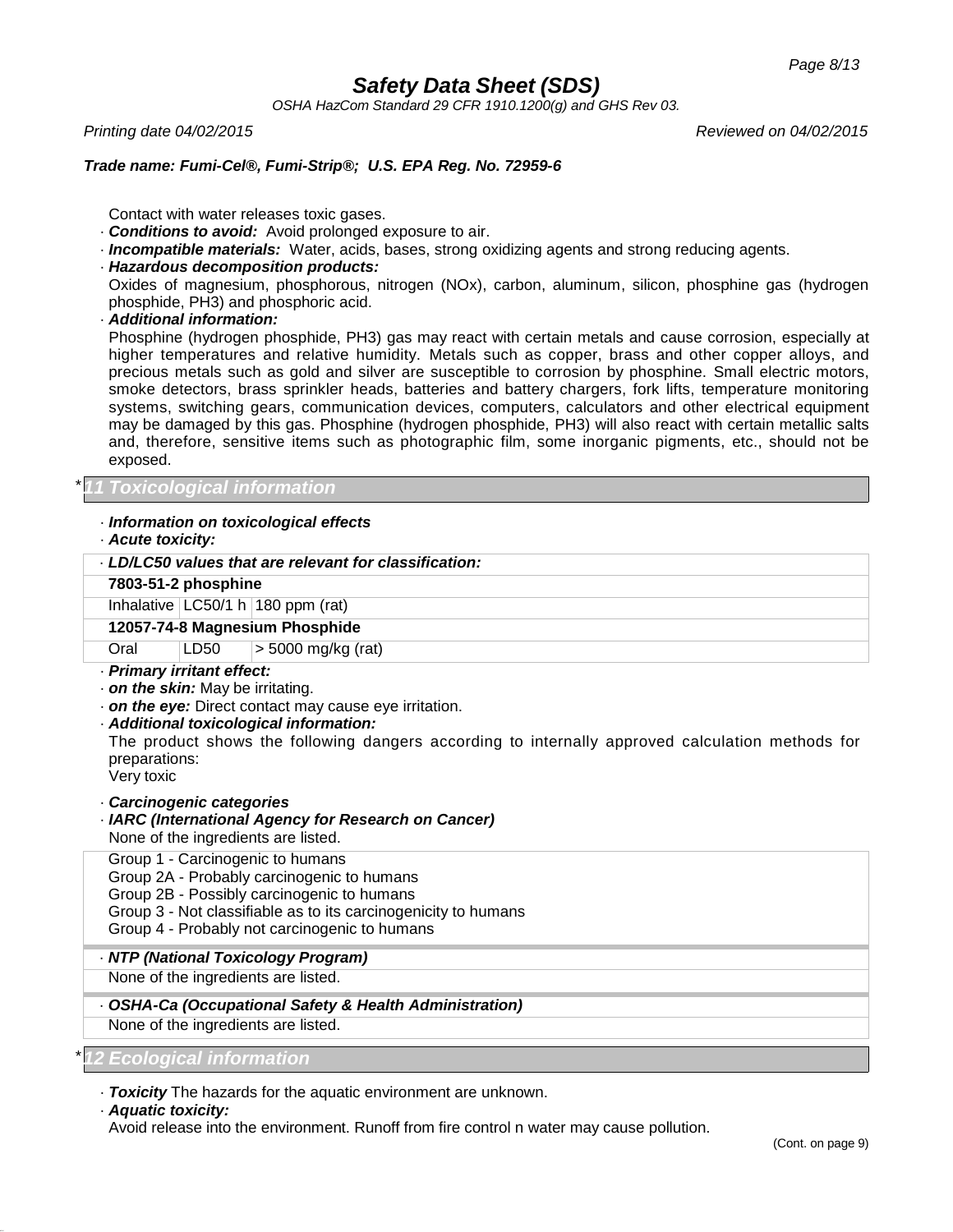*OSHA HazCom Standard 29 CFR 1910.1200(g) and GHS Rev 03.*

*Printing date 04/02/2015 Reviewed on 04/02/2015*

# *Trade name: Fumi-Cel®, Fumi-Strip®; U.S. EPA Reg. No. 72959-6*

- · *Persistence and degradability* No further relevant information available.
- · *Behavior in environmental systems:*
- · *Bioaccumulative potential* No further relevant information available.
- · *Mobility in soil* No further relevant information available.
- · *Ecotoxical effects:*
- · *Remark:* Very toxic for fish
- · *Additional ecological information:*
- · *General notes:*

Do not allow product to reach ground water, water course or sewage system. Danger to drinking water if even extremely small quantities leak into the ground. Also poisonous for fish and plankton in water bodies. Very toxic for aquatic organisms

- · *Results of PBT and vPvB assessment*
- · *PBT:* Not applicable.
- · *vPvB:* Not applicable.
- · *Other adverse effects* No further relevant information available.

# \**13 Disposal considerations*

## · *Waste treatment methods*

· *Recommendation:*

Must not be disposed of together with household garbage. Do not allow product to reach sewage system. When being disposed of, spilled or partially reacted Fumi-Cel and Fumi-Strip fumigants are considered hazardous wastes under existing Federal Regulations. If properly exposed, the grayish-white residual dust from these products will not be a hazardous waste and normally contain only a very small amount of unreacted magnesium phosphide. This waste will be safe for disposal. Properly exposed material is not a hazardous waste. However, the residuals from incompletely exposed Fumi-Cel or Fumi-Strip fumigants may require special care.

Some local and state waste disposal regulations may vary from the following recommendations. Disposal procedures should be reviewed with appropriate authorities to ensure compliance with local regulations. Contact your State Pesticide or Environmental Control Agency or Hazardous Waste Specialist at the nearest EPA Regional Office for guidance.

1. Confinement of partially spent fumigant or residual dust, as in a closed container, or collection and storage of large quantities of fumigant may result in a fire or explosion hazard. Small amounts of phosphine (hydrogen phosphide, PH3) may be given off from unreacted magnesium phosphide, and confinement of the gas may result in a flash.

2. In open areas, small amounts of spent residual dust may be disposed of on site by burial or by spreading over the land surface away from inhabited buildings.

3. Residuals from Fumi-Cel and Fumi-Strip fumigants may also be collected and disposed of at a sanitary landfill, incinerator or other approved sites or by other procedures approved by Federal, State or Local authorities.

4. From 1 to 2 kg (2 to 4 lbs.) of spent fumigant may be collected for disposal in an open 1-gallon bucket. Caution: Do not collect dust in large drum, dumpsters, plastic bags or other containers where confinement may occur. Transport the uncovered buckets in an open vehicle for disposal or deactivation.

## · *Uncleaned packagings:*

## · *Recommendation:*

Triple rinse containers with water and then offer for recycling or reconditioning; or puncture and dispose of in a sanitary landfill, or by other procedures approved by state and local authorities.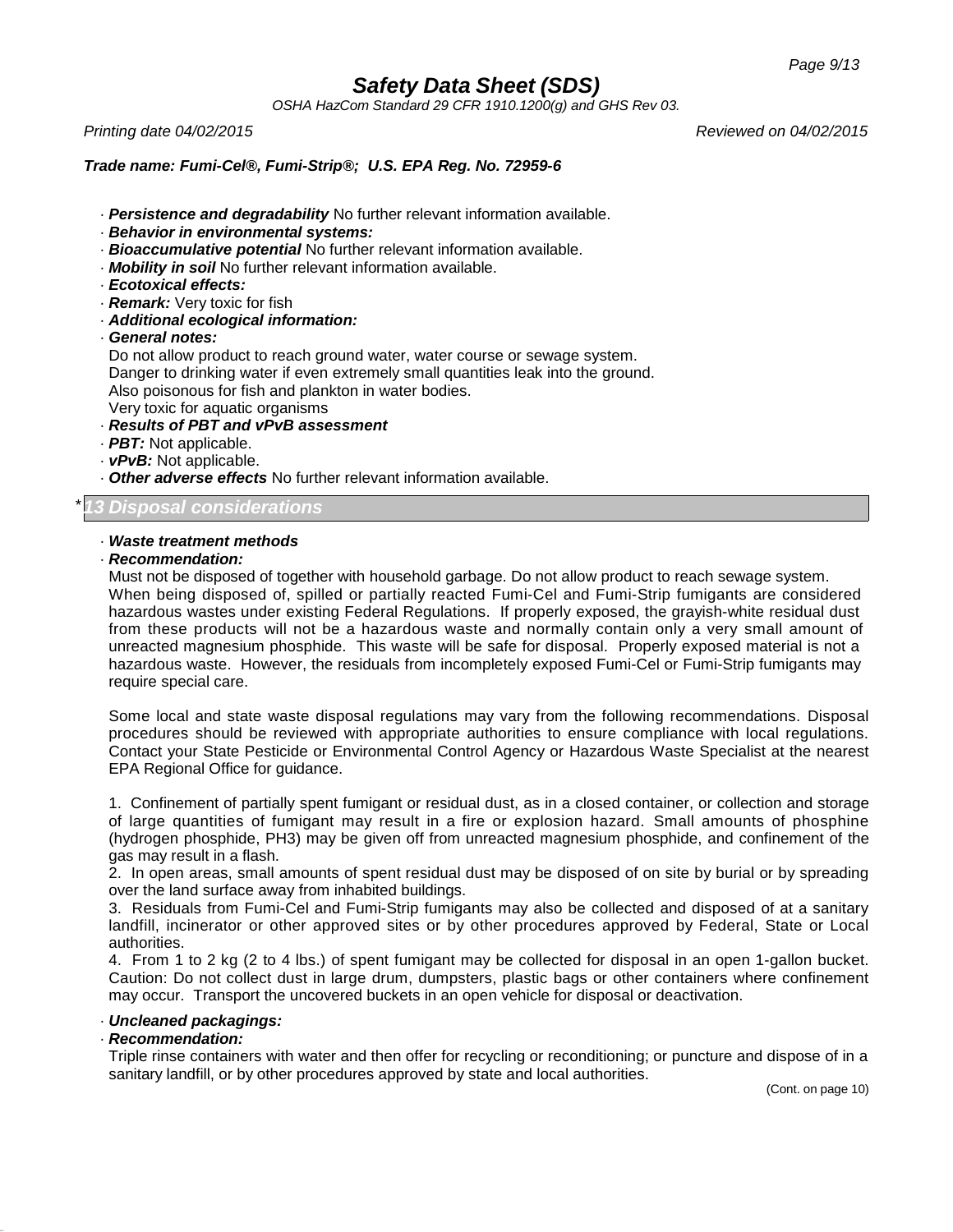*OSHA HazCom Standard 29 CFR 1910.1200(g) and GHS Rev 03.*

*Printing date 04/02/2015 Reviewed on 04/02/2015*

*Trade name: Fumi-Cel®, Fumi-Strip®; U.S. EPA Reg. No. 72959-6*

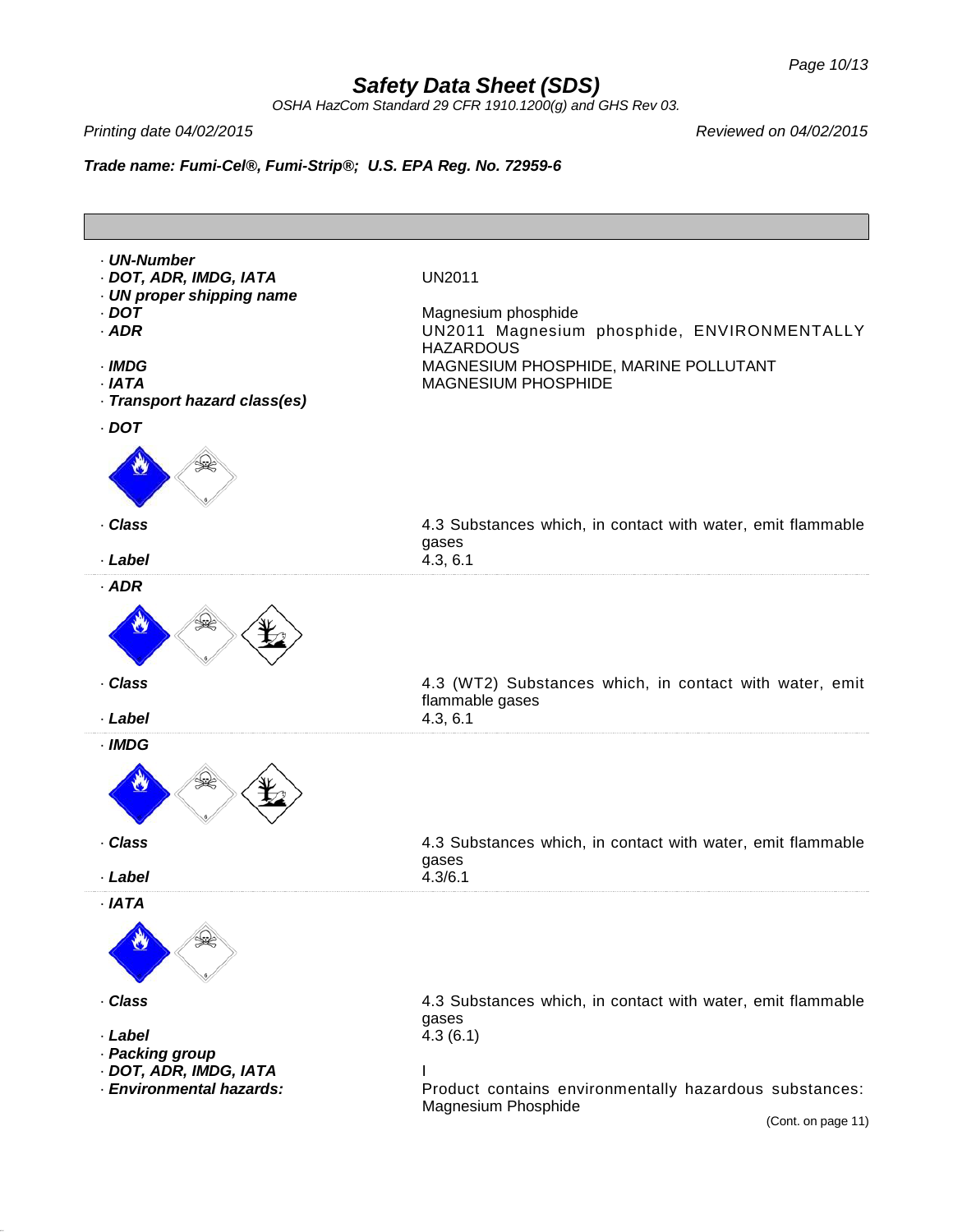*OSHA HazCom Standard 29 CFR 1910.1200(g) and GHS Rev 03.*

*Printing date 04/02/2015 Reviewed on 04/02/2015*

# *Trade name: Fumi-Cel®, Fumi-Strip®; U.S. EPA Reg. No. 72959-6*

| - Special marking (ADR):<br>· Special precautions for user                                  | Symbol (fish and tree)<br>Warning: Substances which, in contact with water, emit<br>flammable gases                           |
|---------------------------------------------------------------------------------------------|-------------------------------------------------------------------------------------------------------------------------------|
| · Danger code (Kemler):<br>· EMS Number:                                                    | 462<br>$F-G, S-N$                                                                                                             |
| Transport in bulk according to Annex II of<br><b>MARPOL73/78 and the IBC Code</b>           | Not applicable.                                                                                                               |
| Transport/Additional information:                                                           |                                                                                                                               |
| DOT -<br>Quantity limitations                                                               | On passenger aircraft/rail: Forbidden<br>On cargo aircraft only: 15 kg                                                        |
| · ADR<br>· Excepted quantities (EQ)                                                         | Code: E0<br>Not permitted as Excepted Quantity                                                                                |
| · IMDG<br>Limited quantities (LQ)<br>- Excepted quantities (EQ)<br>- UN "Model Regulation": | 0<br>Code: E0<br>Not permitted as Excepted Quantity<br>UN2011, Magnesium phosphide, ENVIRONMENTALLY<br>HAZARDOUS, 4.3, 6.1, I |

# \**15 Regulatory information*

· *Safety, health and environmental regulations/legislation specific for the substance or mixture* · *Sara*

| · Section 355 (extremely hazardous substances):             |  |  |  |
|-------------------------------------------------------------|--|--|--|
| None of the ingredients are listed.                         |  |  |  |
| · Section 313 (Specific toxic chemical listings):           |  |  |  |
| None of the ingredients are listed.                         |  |  |  |
| - TSCA (Toxic Substances Control Act):                      |  |  |  |
| 12057-74-8 Magnesium Phosphide                              |  |  |  |
| Proprietary                                                 |  |  |  |
| Proprietary                                                 |  |  |  |
| Proprietary                                                 |  |  |  |
| Proprietary                                                 |  |  |  |
| Proprietary                                                 |  |  |  |
| Proprietary                                                 |  |  |  |
| - Proposition 65                                            |  |  |  |
| Chemicals known to cause cancer:                            |  |  |  |
| None of the ingredients are listed.                         |  |  |  |
| Chemicals known to cause reproductive toxicity for females: |  |  |  |
| None of the ingredients are listed.                         |  |  |  |
| Chemicals known to cause reproductive toxicity for males:   |  |  |  |
| None of the ingredients are listed.                         |  |  |  |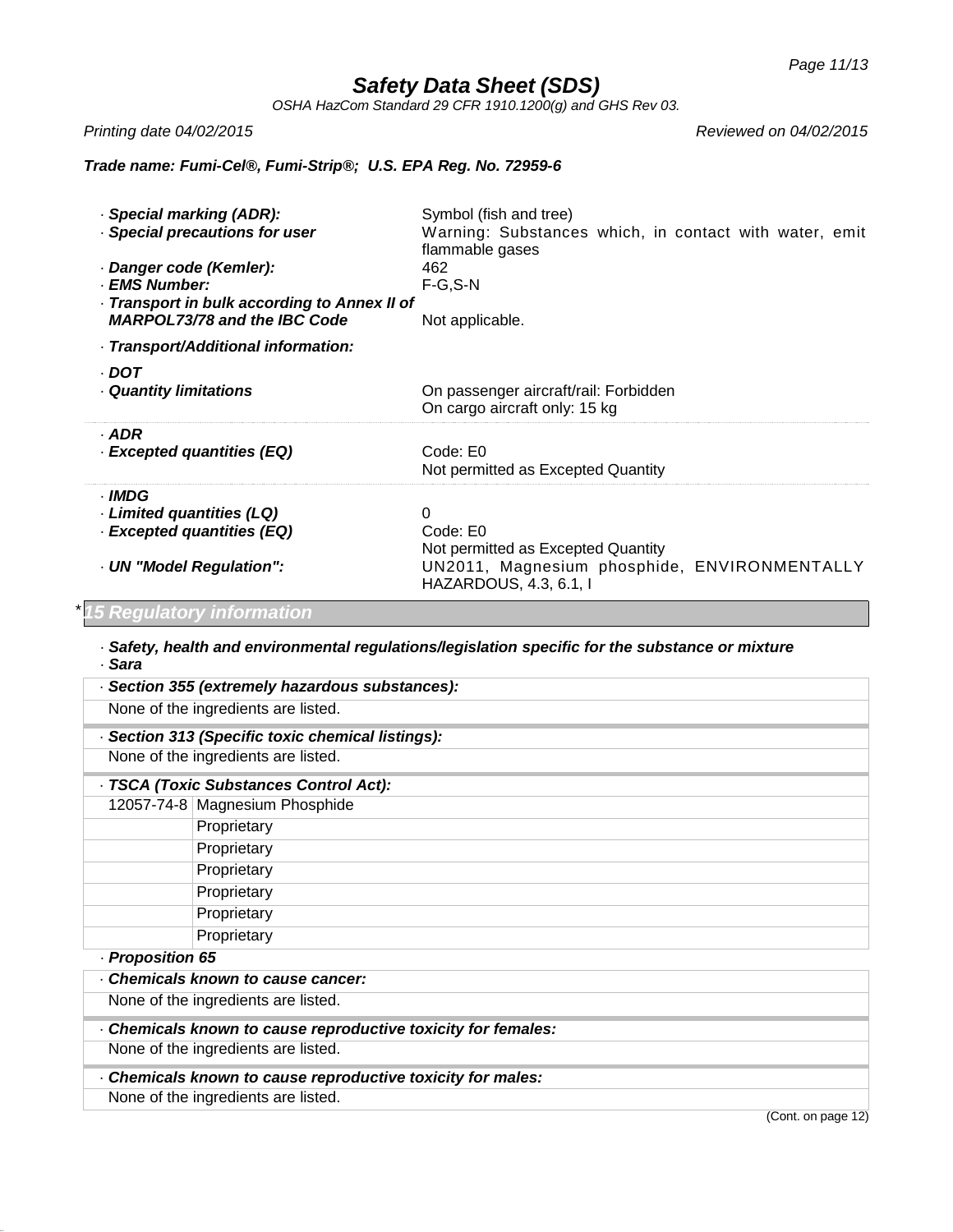*OSHA HazCom Standard 29 CFR 1910.1200(g) and GHS Rev 03.*

*Printing date 04/02/2015 Reviewed on 04/02/2015*

# *Trade name: Fumi-Cel®, Fumi-Strip®; U.S. EPA Reg. No. 72959-6*

· *Chemicals known to cause developmental toxicity:*

None of the ingredients are listed.

## · *Carcinogenic categories*

· *EPA (Environmental Protection Agency)*

None of the ingredients are listed.

### · *TLV (Threshold Limit Value established by ACGIH)*

Proprietary A4 and the contract of the contract of the contract of the contract of the contract of the contract of the contract of the contract of the contract of the contract of the contract of the contract of the contrac

· *NIOSH-Ca (National Institute for Occupational Safety and Health)*

None of the ingredients are listed.

### · *GHS label elements*

This product is labeled according to FIFRA.

The product is classified and labeled according to the Globally Harmonized System (GHS).

# · *Hazard pictograms*



· *Signal word* Danger

## · *Hazard statements*

In contact with water releases flammable gases which may ignite spontaneously.

Fatal if inhaled.

Causes skin irritation.

Causes serious eye damage.

Very toxic to aquatic life.

## · *Precautionary statements*

Keep away from any possible contact with water, because of violent reaction and possible flash fire. Do not breathe dust/fume/gas/mist/vapors/spray.

Wear respiratory protection.

Wear protective gloves/protective clothing/eye protection/face protection.

Avoid release to the environment.

Wash thoroughly after handling.

Do not eat, drink or smoke when using this product.

If swallowed: Immediately call a poison center/doctor.

If in eyes: Rinse cautiously with water for several minutes. Remove contact lenses. Continue rinsing. Specific treatment is urgent (see supplementary first aid instructions on this Safety Data Sheet).

Take off contaminated clothing and wash before reuse.

IF INHALED: Remove victim to fresh air and keep at rest in a position comfortable for breathing.

If skin irritation occurs: Get medical advice/attention.

In case of fire: Use for extinguishing: CO2, sand, extinguishing

powder. If on skin: Wash with plenty of water.

Collect spillage.

Store locked up.

Store in a well-ventilated place. Keep container tightly closed.

Store in a dry place. Store in a closed container.

Dispose of contents/container in accordance with local/regional/national/international regulations.

(Cont. on page 13)